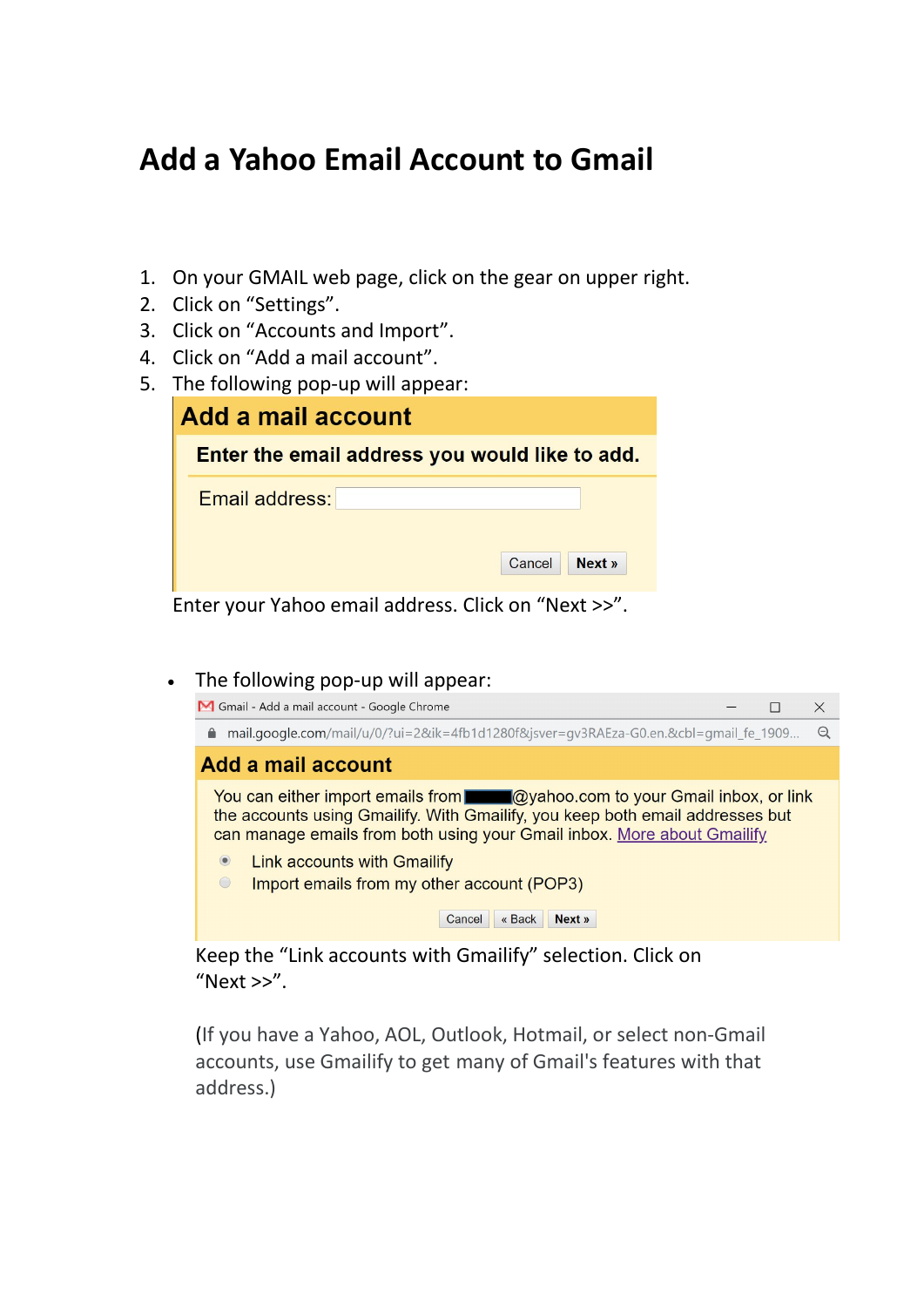

Enter the email address for your Yahoo account.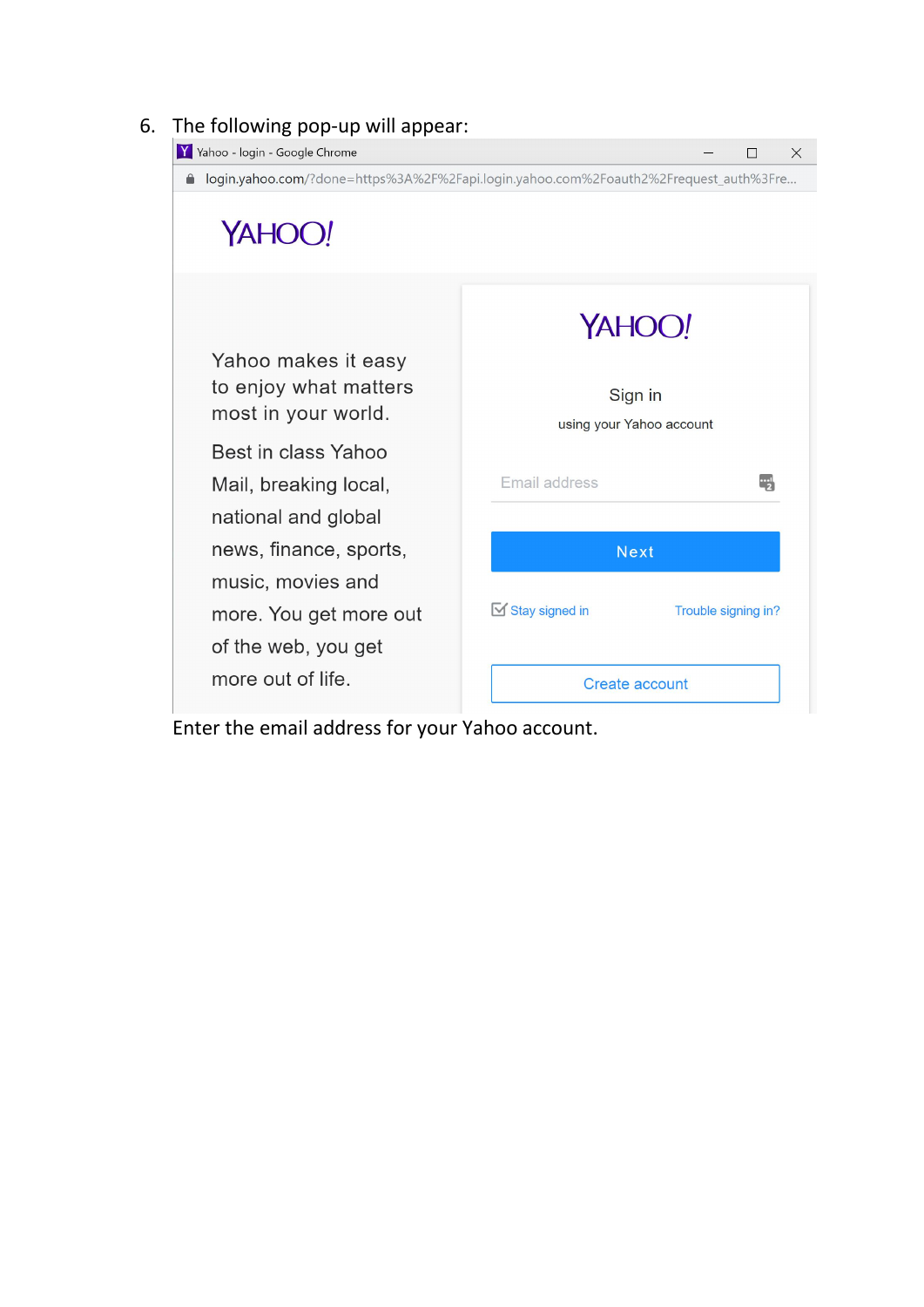## 7. The following pop-up will appear:



Enter your Yahoo password.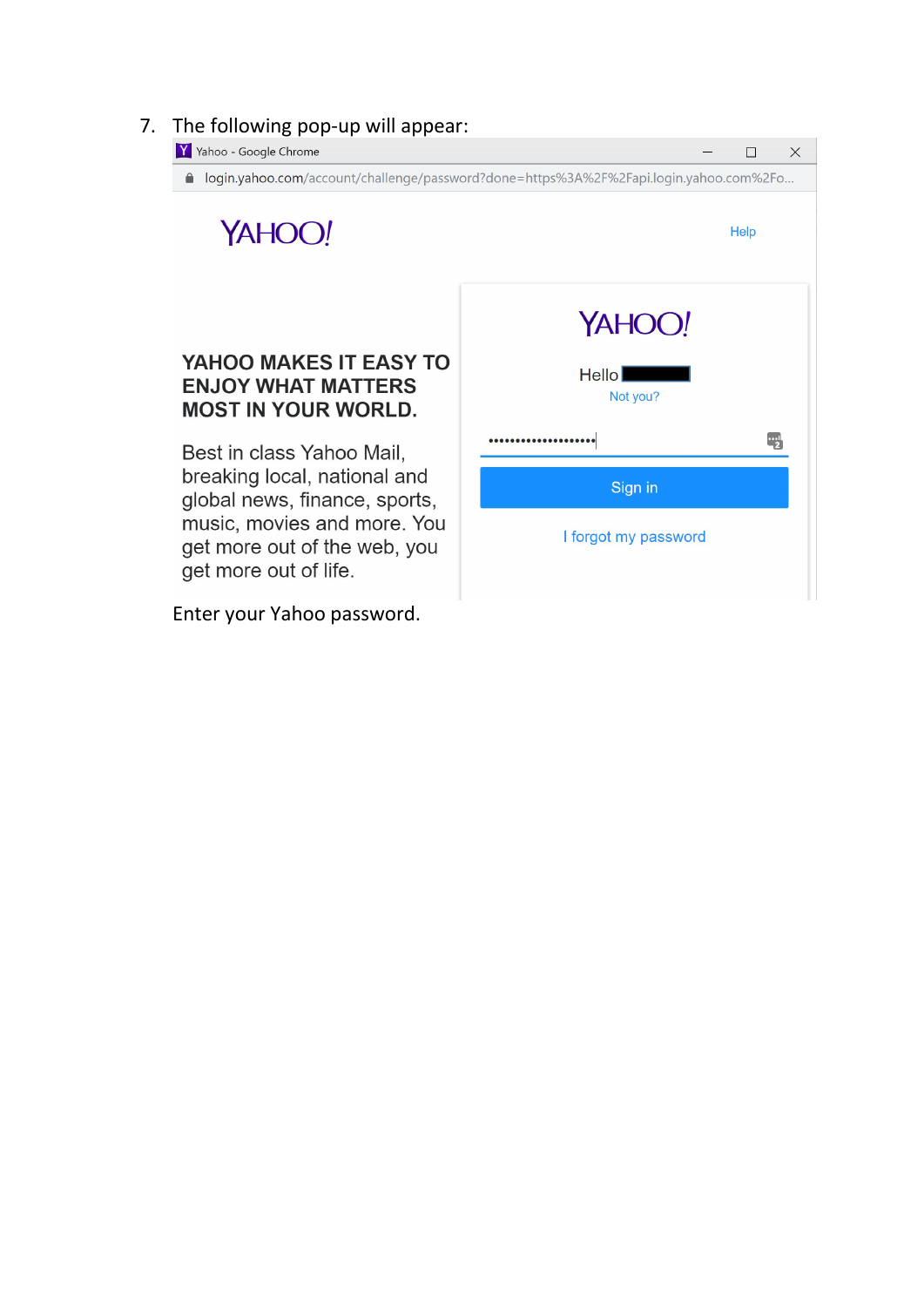

Yahoo will want to verify it is you by sending you a text message. Enter the code you receive in the form that will pop-up.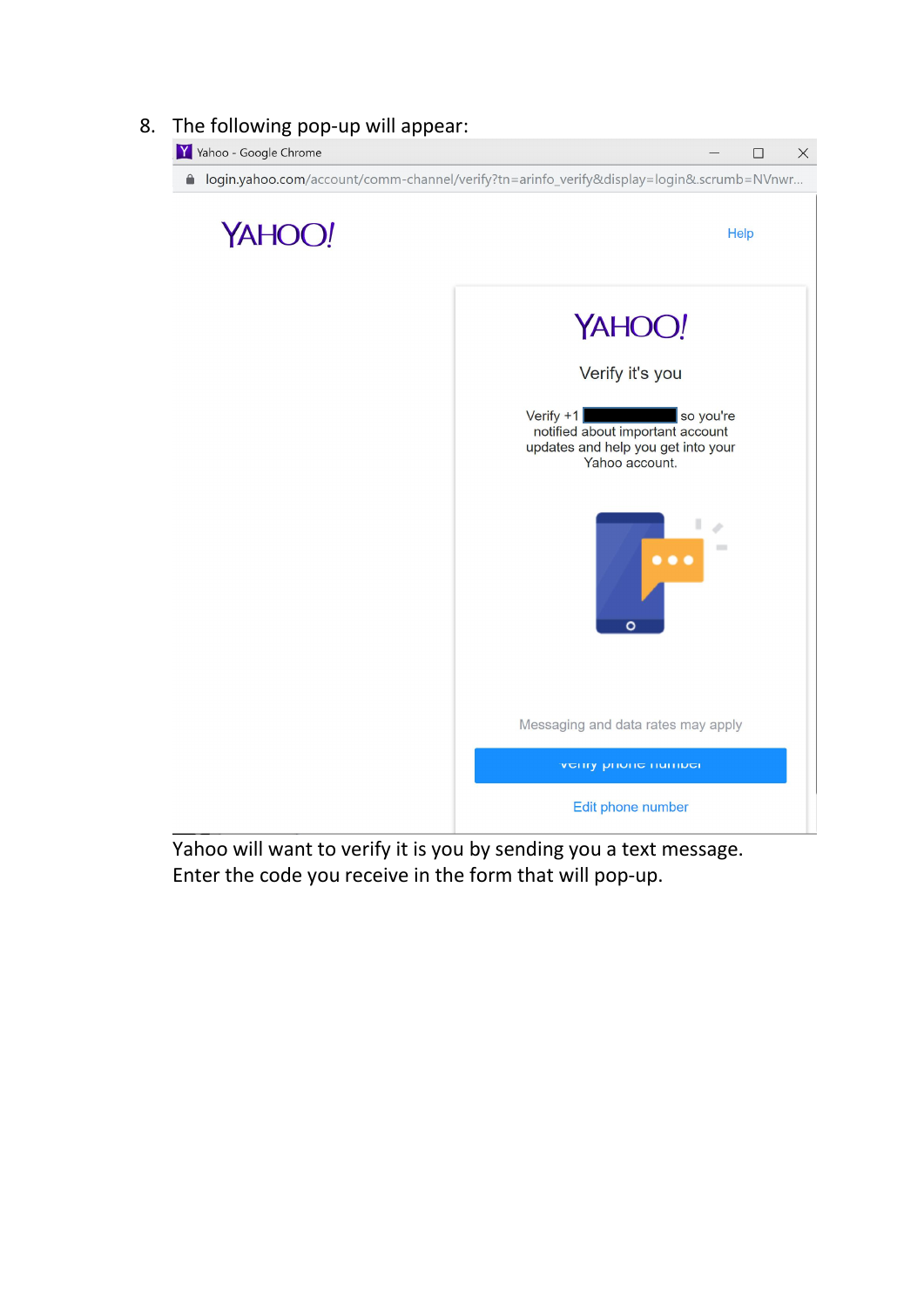## 9. The following pop-up will appear:

Y Yahoo - Google Chrome

api.login.yahoo.com/oauth2/request\_auth?response\_type=code&client\_id=dj0

## YAHOO!

|   | Hi, <b>_____</b> _                            |  |
|---|-----------------------------------------------|--|
|   | By agreeing, you'll allow Gmail<br>to access: |  |
| 广 | Profiles<br>Read and write                    |  |
|   | <b>Yahoo Mail</b><br>Read and write           |  |
|   | <b>Yahoo Mail</b><br><b>Full access</b>       |  |
|   | I agree to the Yahoo OpenID and OAuth terms   |  |
|   | Not now<br>Agree                              |  |

Agree to the allow Gmail access.

Your Gmail account is now linked to your Yahoo account. Any email sent to your Yahoo email will appear in your Gmail "Inbox". To automatically separate your Yahoo email from your Gmail email, setup a Label and a filter for your Yahoo email.

- 1. On your Gmail web page, on the left side hover the cursor over "Google Account".
	- a) Click on the three dots.<br>b) Click on "Add sublabel".
	-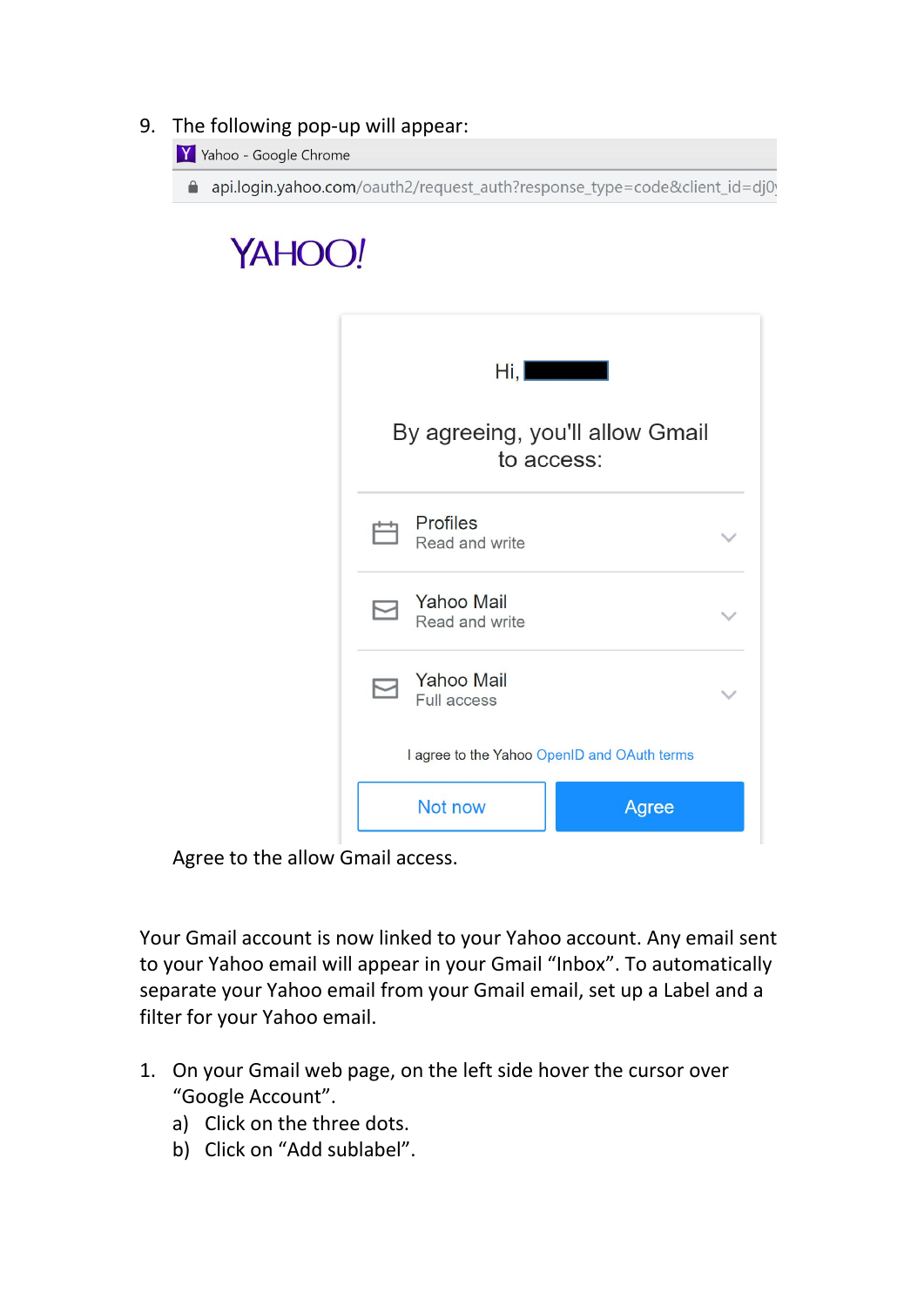- c) Provide the label name you want, for example 'Yahoo'. That label will appear in alphabetical order under the label "Google Account".
- 2. On your GMAIL web page, click on the gear on upper right.
- 3. Click on "Settings".
- 4. Click on "Filters and Blocked Addresses".
- 5. Click on "Create a new filter".
- 6. In the "Search mail" form that pops up, enter your Yahoo email address in the "To" field.

| Search mail                                      |              |                         |                                |  |  |
|--------------------------------------------------|--------------|-------------------------|--------------------------------|--|--|
| From                                             |              |                         |                                |  |  |
| To                                               |              |                         |                                |  |  |
| Subject                                          |              |                         |                                |  |  |
| Has the words                                    |              |                         |                                |  |  |
| Doesn't have                                     |              |                         |                                |  |  |
| Size                                             | greater than | $\overline{\mathbf{v}}$ | <b>MB</b>                      |  |  |
| $\Box$ Has attachment $\Box$ Don't include chats |              |                         |                                |  |  |
|                                                  |              |                         | <b>Search</b><br>Create filter |  |  |

- 7. The "Create filter" at the bottom of the form will become select-able. Click on it.
- 8. In the form that pops up, click on "Skip the Inbox (Archive it)". Then click on "Apply the label: Choose label…". On the "Choose label…" part, choose the label that you created in Step 1.